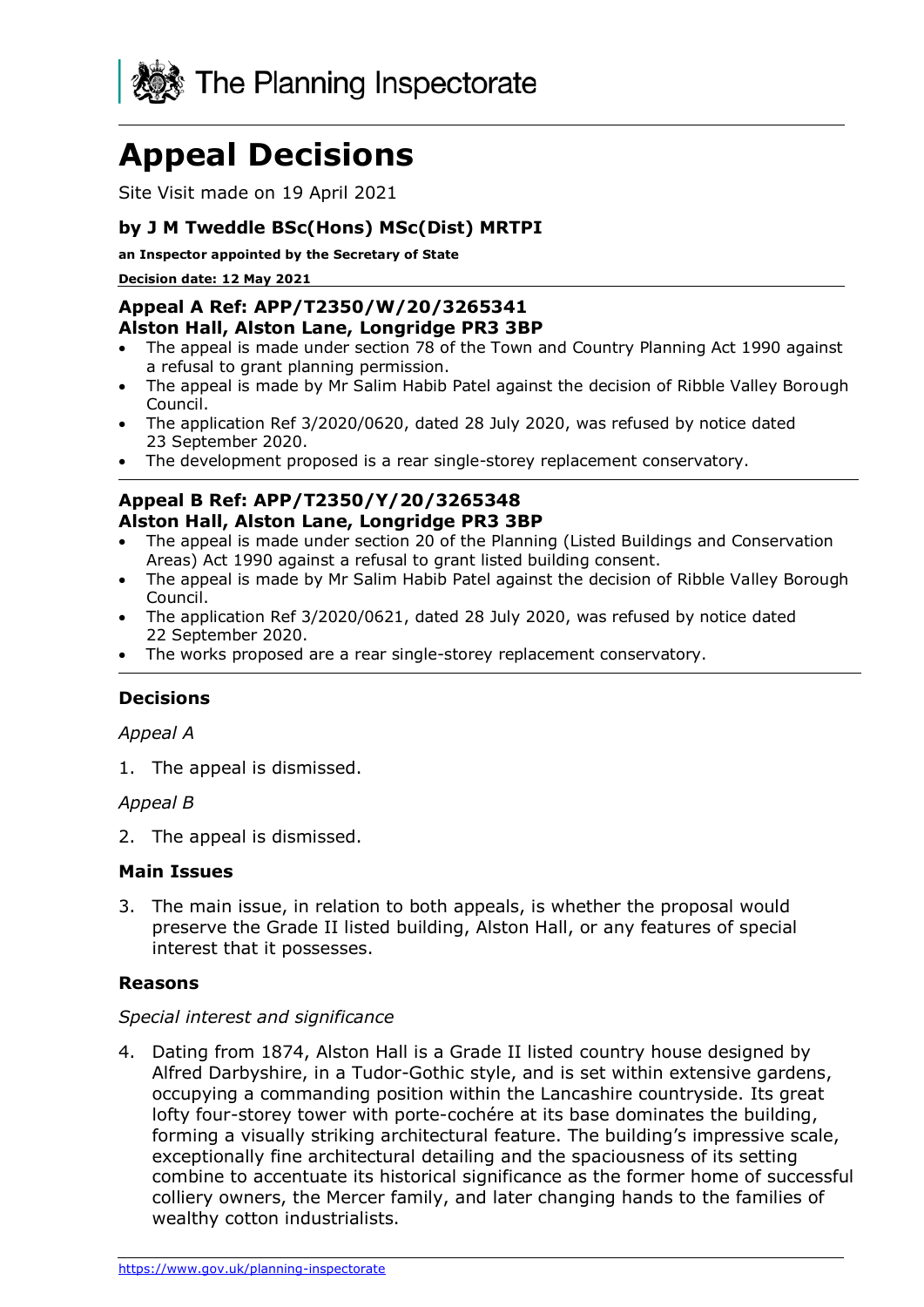- 5. In more recent years, the property was owned and run by Lancashire County Council as a residential training centre. In 2016 planning permission was granted for a change of use to allow the property to revert back to a private residence. It is currently undergoing extensive renovations.
- 6. The Grade II status of the building is in recognition of its special architectural and historic interest, designed by a prominent theatre architect and with exceptional design quality evident in its highly decorative elevations and interesting plan form, including its grand tower and quaint chapel.
- 7. The significance of the listed building, in so far as it relates to these appeals is primarily derived from its lively roofscape comprising multiple steep pitched roofs with slate bandings. Its steep sloping roofs, along with its tower, emphasise a strong sense of verticality in its design and appearance, and thereby drawing significant interest from its unique architectural character.

# *The appeal scheme*

- 8. The appeal scheme would see the erection of a single-storey conservatory to the southwest-facing elevation of the hall and adjoining the chapel. The proposal is to reinstate a conservatory upon the existing footprint of where a conservatory once existed, utilising the original stone plinths of the former structure which are still in situ.
- 9. The proposal would comprise coursed sandstone with extensive areas of aluminium framed glazing and all under a flat fibreglass roof with roof lantern. Stone steps would provide access from the conservatory to the garden area.

## *The effect of the appeal scheme*

- 10. Sections 16(2) and 66(1) of the Planning (Listed Buildings and Conservation Areas) Act 1990 require me to have special regard to the desirability of preserving the building, or its setting or any features of special architectural or historic interest it possesses, and I have therefore considered the appeal scheme in light of this weighty statutory requirement.
- 11. The evidence indicates that there have been two former conservatories in situ along the southwest-facing elevation and in the same area where the current proposal seeks to erect a replacement. The original conservatory is shown on the Ordnance Survey map of 1892 and photographic evidence appears to show this as a refined and lightweight structure with a steep pitched roof, typical of the architectural style of the property. Photographs of its  $20<sup>th</sup>$  century replacement show a lightweight structure of far less sophistication and with a shallow roof pitch that was significantly at odds with the host property. Consequently, it is clear why the list description singles out the  $20<sup>th</sup>$  century conservatory as having no special architectural or historic interest. Indeed, the removal of this inappropriate structure has only served to enhance and better reveal the architectural and historic interest of the listed building.
- 12. The proposed conservatory would introduce a flat roofed structure that would be entirely at odds with the steep pitched roofs of the listed building. Contrary to the lightweight appearance of its predecessors, the proposed conservatory would appear as a rather heavy and squat addition to the building, diminishing its strong vertical emphasis and detracting from the character of the adjacent chapel. In this context, the conservatory would dominate the southwest-facing elevation of the property, thereby undermining the architectural integrity of this part of the listed building.